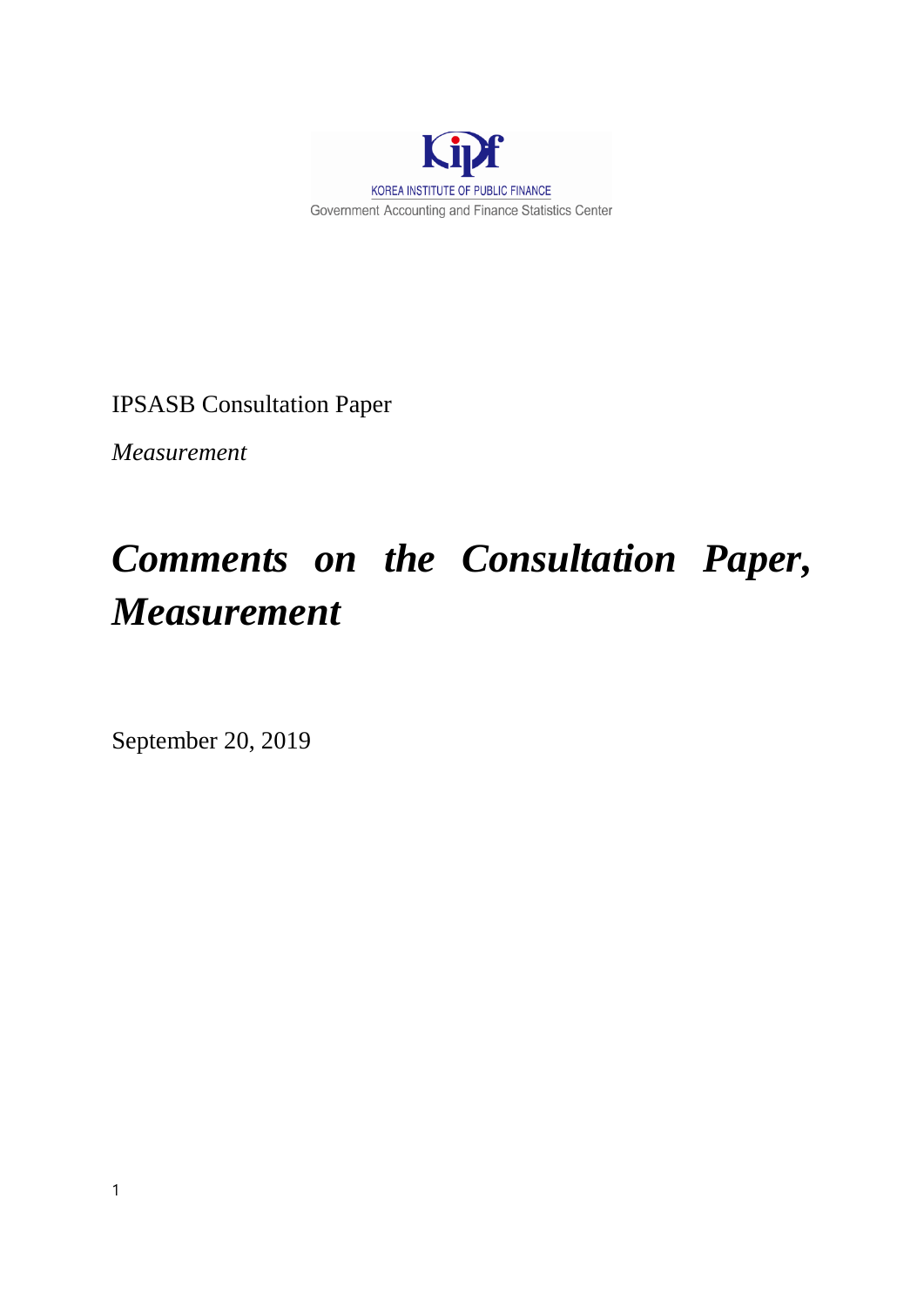September 20, 2019

John Stanford Technical Director International Public Sector Accounting Standards Board 277 Wellington Street West Toronto, ON M5V 3H2 Canada

# **Re: The comments on the Consultation Paper,**

# *Measurement*

Dear Mr. Stanford,

The Government Accounting and Finance Statistics Center (hereinafter referred to as the "GAFSC") at Korea Institute of Public Finance would like to thank for the opportunity to response to Consultation Paper, *Measurement* issued by the International Public Sector Accounting Standards Board.

The comments have been prepared and reviewed by the staff and the Government Accounting Advisory Committee of the GAFSC, and are available in the following pages. Please feel free to contact us if you have any questions regarding our comments. You may direct your inquiries to the technical staff of the GAFSC, Jin Woong (juwoong@kipf.re.kr).

Sincerely,

为孙

Moon, Chang-Oh Vice Acting Director of GAFSC at KIPF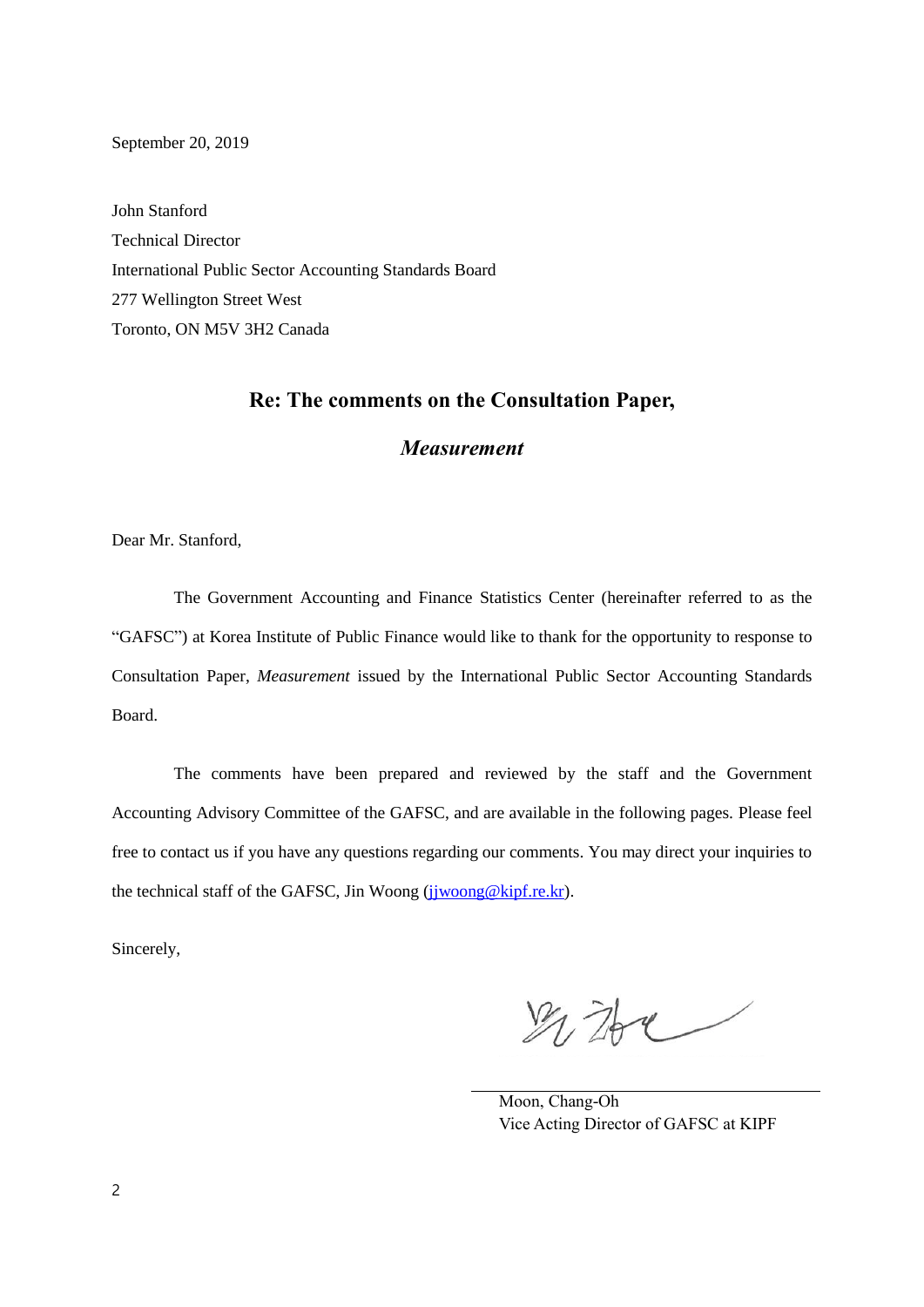#### **Preliminary View 7 (following paragraph 3.28)**

The IPSASB's Preliminary View is that all borrowing costs should be expensed rather than capitalized, with no exception for borrowing costs that are directly attributable to the acquisition, construction, or production of a qualifying asset.

Do you agree with the IPSASB's Preliminary View?

If not, please state which option you support and provide your reasons for supporting that option.

[GAFSC comments] We do not agree with the IPSASB's Preliminary View. We would propose that in principle, the borrowing costs be capitalized for qualifying assets. Otherwise would allow it to be expensed if capitalizing borrowing costs is challenging to apply.

As mentioned in paragraph 3.13 of the Consultation Paper, it is not difficult for all public sector entities to track and attribute borrowing costs for individual qualifying assets. Among the public sectors, central government may find it challenging to attribute borrowing costs for qualifying assets because of centralized borrowing decisions. However, most of the remaining public sector entities, including local governments and public corporations, have the authority to make their own borrowing decisions, so it would not be difficult to track and attribute borrowing costs. In Korea, in this regard, the central government is required to account for all borrowing costs to be expensed, whereas public corporations are required to capitalize borrowing costs aligning with IFRS.

When borrowing costs are capitalized, it can increase the usefulness of accounting information that is useful for both enhancing accountability and decision making by linking borrowing costs to assets by which borrowing costs is incurred. In addition, since not only it coincides with the concept of acquisition costs, but also borrowing costs are recognized as expenses over the relevant reporting period, to capitalize borrowing costs has a firmer foundation in the perspective of accounting concept than to account for borrowing costs as an expense.

Qualifying assets subject to capitalization of borrowing costs are usually measured at historical cost, an applied criteria for entry based measurement basis. When economic resources are measured at entry value, users of financial statements expect to obtain information about the amount paid to acquire the asset. Therefore, borrowing costs should be included in the amount required to acquire an asset and it could be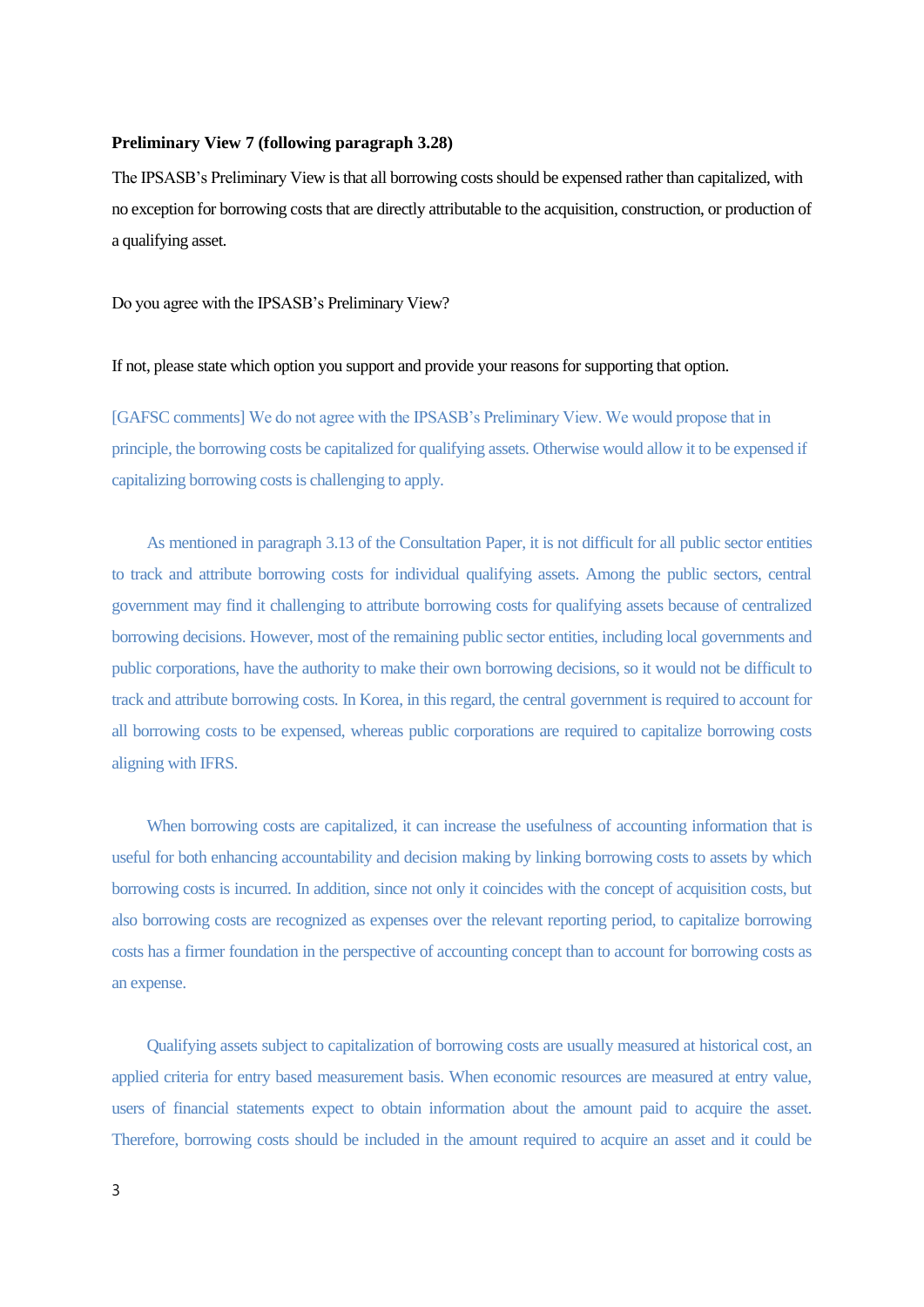useful to users of financial statements to assess accountability and decision making.

Accordingly, it is difficult to find a valid reason for IPSASB to make IPSAS be departed from IFRS regarding the principle of accounting for borrowing costs. Therefore, it is reasonable to use the principle of capitalizing borrowing costs for qualifying assets, as required by IAS 23. As such, capitalizing borrowing costs could help IPSAS to be aligned with IFRS, as noted in the Consultation Paper, and would reduce the burden of transitioning financial statements for public sector entities required to apply both IPSAS and IFRS.

However, it is necessary to consider whether it is appropriate to provide a practical expedient that would allow entities in the public sector, specifically central government in case it is incapable of tracking and attributing borrowing costs for qualifying assets to account for borrowing costs as an expense.

# [Additional comments]

Apart from the feedback on PV 7, in addressing whether or not to departing from IFRS, IPSASB should consider whether the rationale for departure is based on the theoretical differences between the public and private sectors or the practical conditions of the public sector. If the theoretical differences lead to departing from IFRS, it is reasonable to develop principles specific to the public sector. On the other hand, if the departure from IFRS is needed due to practical conditions of the public sector, it would be appropriate to use the same accounting principles with IFRS but to give the public sector entities an option to choose alternative accounting principle in the form of a practical expedient.

#### **Preliminary View 8 (following paragraph 3.36)**

The IPSASB's Preliminary View is that transaction costs in the public sector should be defined as follows:

Transaction costs are incremental costs that are directly attributable to the acquisition, issue or disposal of an asset or liability and would not have been incurred if the entity had not acquired, issued or disposed of the asset or liability.

Do you agree with the IPSASB's Preliminary View?

If not, please provide your reasons, and provide an alternative definition for the IPSASB to consider.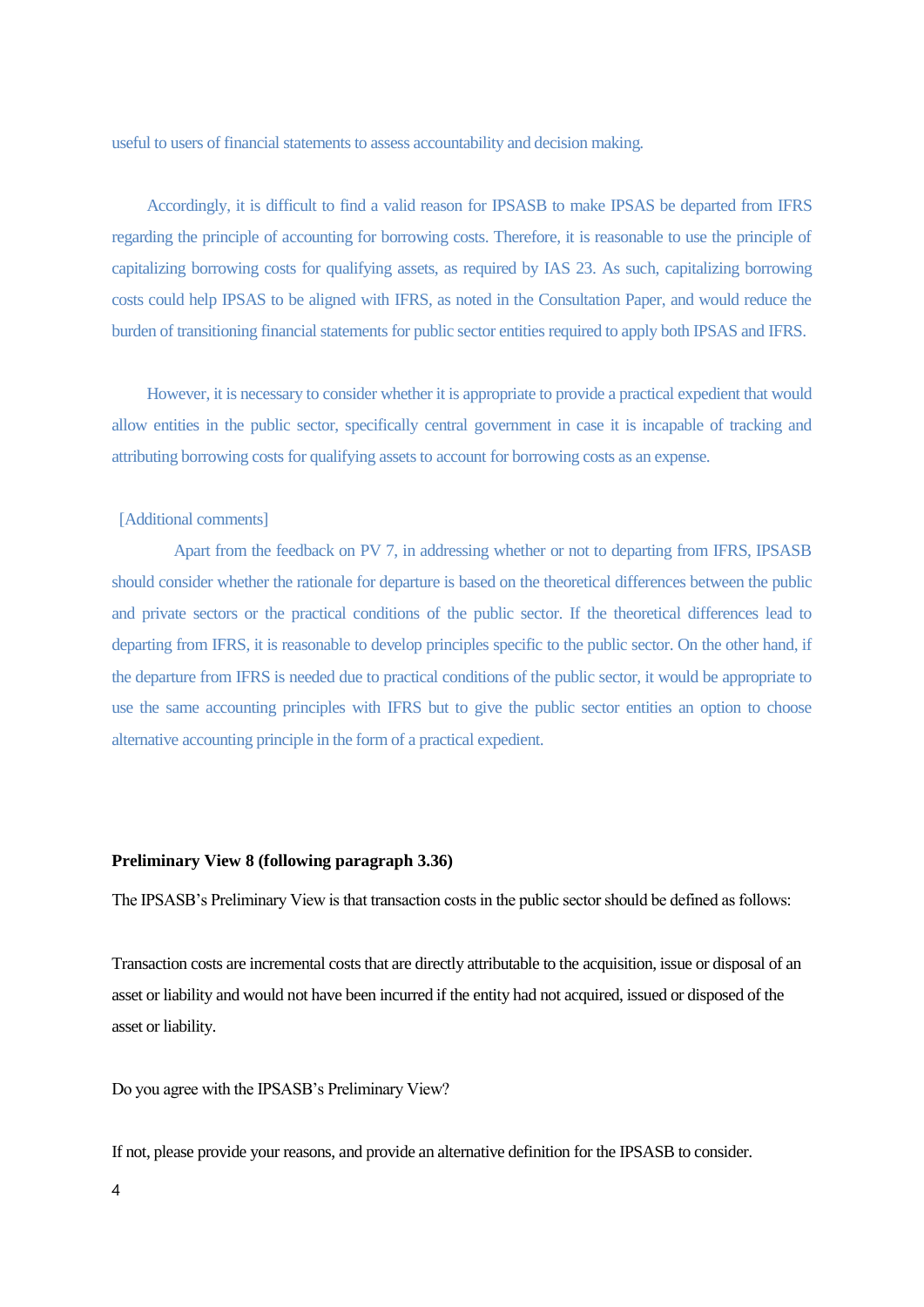[GAFSC comments] We agree with the IPSASB's Preliminary View.

## **Preliminary View 10 (following paragraph 3.54)**

The IPSASB's Preliminary View is that transaction costs incurred when entering a transaction should be:

- Excluded in the valuation of liabilities measured at fulfillment value;

- Excluded from the valuation of assets and liabilities measured at fair value; and
- Included in the valuation of assets measured at historical cost and replacement cost.

Do you agree with the IPSASB's Preliminary View?

If not, please provide your reasons and state how you would treat transaction costs in the valuation of assets and liabilities, giving your rationale for your proposed treatment.

[GAFSC comments] We agree with the IPSASB's Preliminary View.

## **Preliminary View 11 (following paragraph 3.54)**

The IPSASB's Preliminary View is that transaction costs incurred when exiting a transaction should be:

- Included in the valuation of liabilities measured at fulfillment value;
- Excluded from the valuation of assets and liabilities measured at fair value; and
- Excluded in the valuation of assets measured at historical cost and replacement cost.

Do you agree with the IPSASB's Preliminary View?

If not, please provide your reasons and state how you would treat transaction costs in the valuation of assets and liabilities, giving your rationale for your proposed treatment.

[GAFSC comments] We agree with the IPSASB's Preliminary View.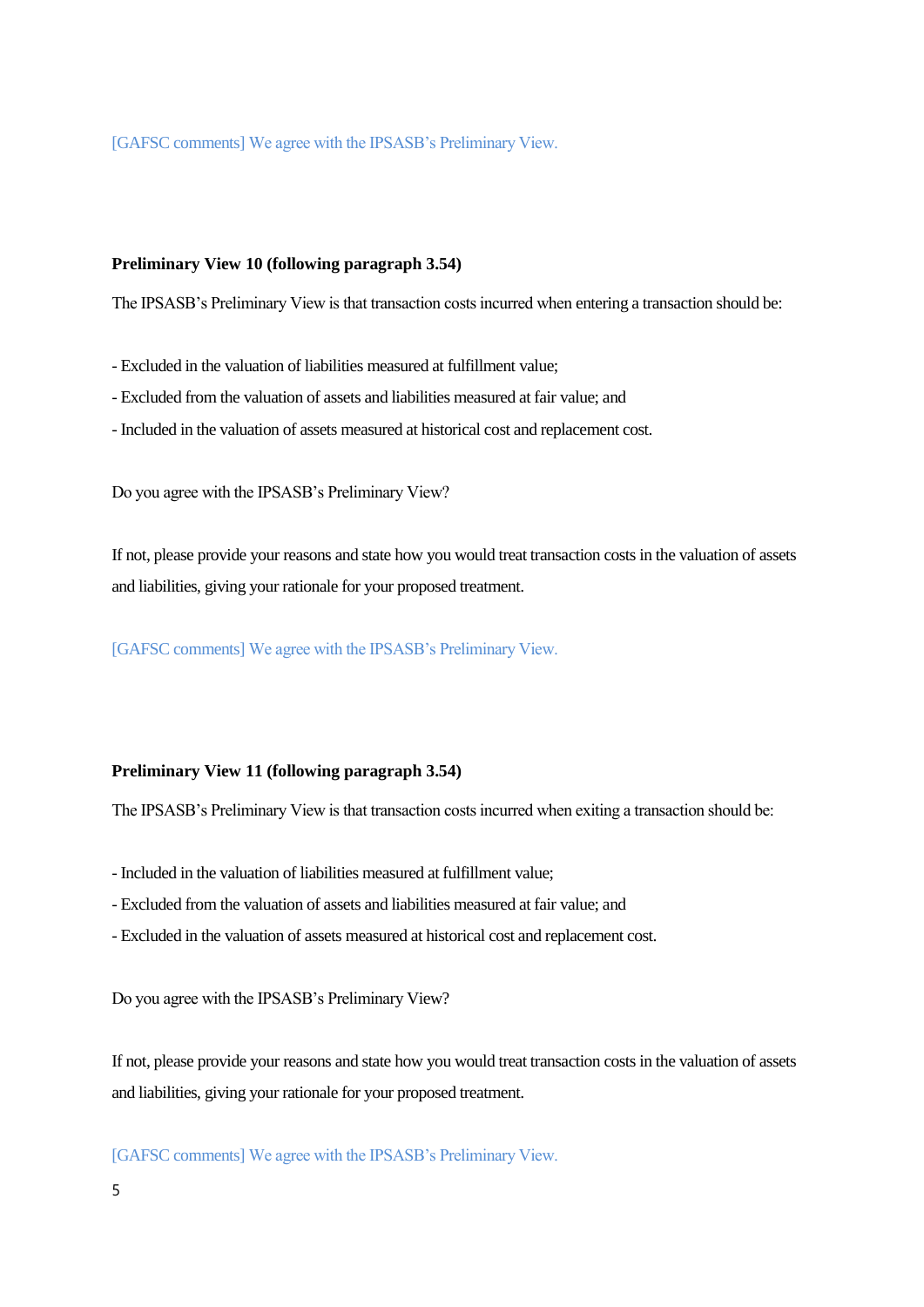#### [Additional comments on the PV8, PV10 and PV11]

As mentioned in paragraph 2.27 of the Consultation Paper, as the IPSAS provide limited guidance on applying fulfillment value, it makes difficult to predict the type or examples of transaction costs that could arise when entering into or exiting a transaction in respect of a liability measured at fulfillment value. In particular, in measuring a liability at fulfillment value, preparers would be likely to estimate the amount of future cash flows required to settle the liability including both the (expected) settlement amount and the (expected) transaction costs. In other words, measuring a liability at fulfillment value implicitly includes the transaction costs required to exit the transaction.

Given these features of fulfillment value, IPSASB needs to provide additional explanations or examples of the transaction costs incurred when entering or exiting the transaction in respect of the liability measured at fulfillment value. It would be informative to discuss the definition and accounting principles of transaction costs.

#### **Specific Matter for Comment 3 (following paragraph 4.21)**

Do you agree that the measurement flow charts (Diagrams 4.1 and 4.2) provide a helpful starting point for the IPSASB to review measurement requirements in existing IPSAS, and to develop new IPSAS, acknowledging that other matters need to be considered, including:

- The Conceptual Framework Measurement Objective;
- Reducing unnecessary differences with GFS;
- Reducing unnecessary differences with IFRS Standards; and
- Improving consistency across IPSAS.

If you do not agree, should the IPSASB consider other factors when reviewing measurement requirements in existing IPSAS and developing new IPSAS? If so, what other factors? Please provide your reasons.

[GAFSC comments] We agree in principle with the measurement flow chart proposed by the IPSASB

We suggest to consider the following. GFS guides to measure the liability at market value rather than historical cost. By the way the Consultation Paper states to measure a liability at historical cost in case the amount is certain and the date of settlement is known. So the flow chart proposed by the IPSASB may incur a